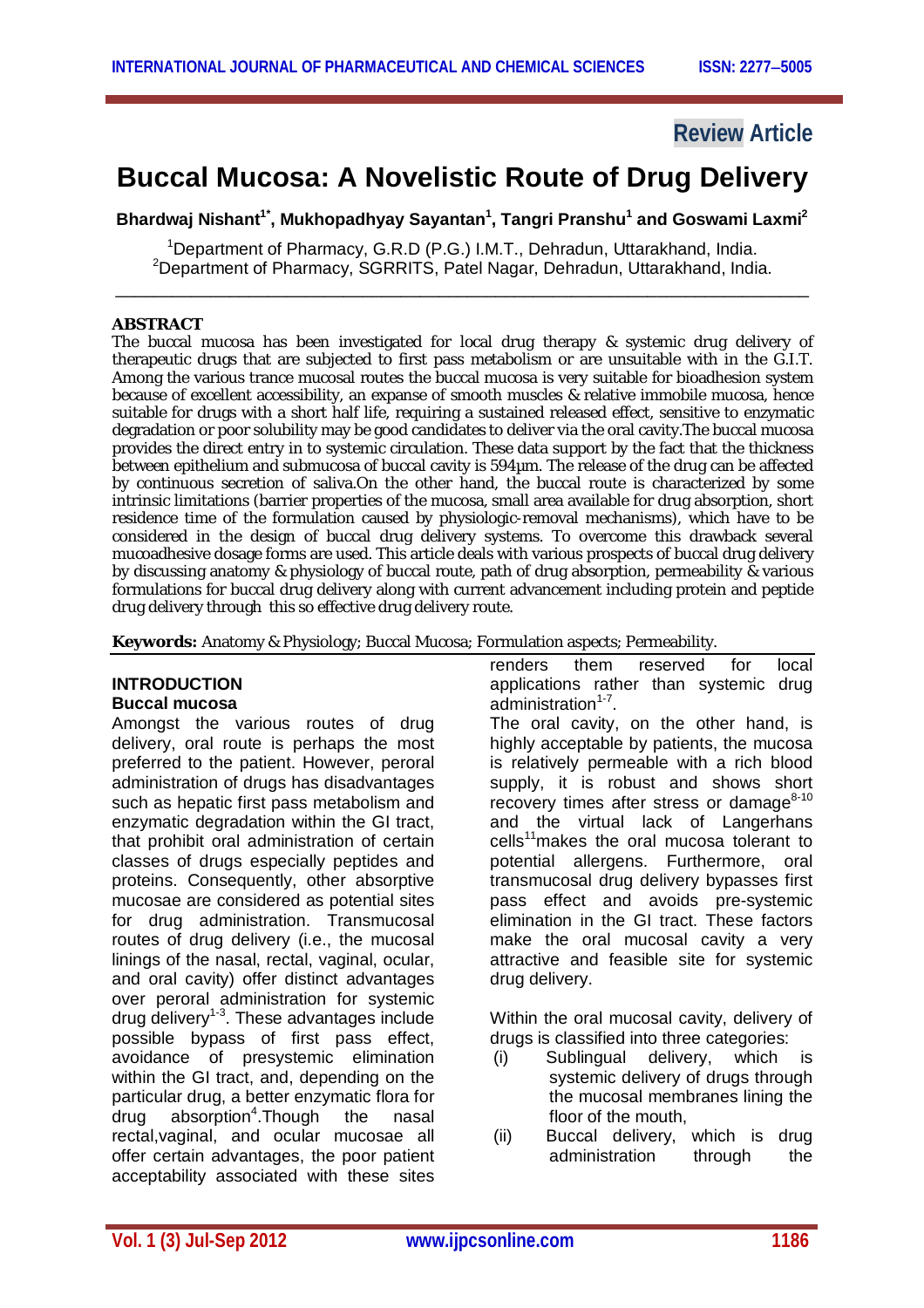mucosal membranes lining the cheeks (buccal mucosa), and

(iii) Local delivery, which is drug delivery into the oral cavity.

The buccal region offers an attractive route of administration for systemic drug delivery. The Buccal mucosa has a rich blood supply and it is relatively permeable.

**Advantages of Buccal Drug Delivery System12-18:** Drug administration via buccal mucosa offers several distinct advantages:

- 1. The buccal mucosa is relatively permeable with a rich blood supply, robust in comparison to the other mucosal tissues.
- 2. Bypass the first-pass effect and non-exposure of the drugs to the gastrointestinal fluids.
- 3. Easy access to the membrane sites so that the delivery system can be applied, localized and removed easily.
- 4. Improve the performance of many drugs, as they are having prolonged contact time with the mucosa.
- 5. High patient acceptance compared to other non-oral routes of drug administration.
- 6. Tolerance (in comparison with the nasal mucosa and skin) to potential sensitizers.
- 7. Increased residence time combined with controlled API release may lead to lower administration frequency.<br>Additionally significant
- 8. Additionally significant cost reductions may be achieved and dose-related side effects may be reduced due to API localization at the disease site.
- 9. As a result of adhesion and intimate contact, the formulation stays longer at the delivery site improving API bioavailability using lower API concentrations for disease treatment.
- 10. Harsh environmental factors that exist in oral delivery of a drug are circumvented by buccal drug delivery.
- 11. The presence of saliva ensures relatively large amount of water for drug dissolution unlike in case of rectal or transdermal routes.
- 12. Provides an alternative route for the administration of various hormones, narcotic analgesics, steroids, enzymes, cardiovascular agents etc.
- 13. It allows the local modification of tissue permeability, inhibition of protease activity and reduction in immunogenic response. Thus, delivery of therapeutic agents like peptides, proteins and ionized species can be done easily.

#### **Challenges for Buccal Drug Delivery System19-20**: The main challenges of buccal administration are:

- 1. Limited absorption area- the total surface area of the membranes of the oral cavity available for drug absorption is 170 cm2 of which ~50 cm2 represents nonkeratinized tissues, including buccal membrane.
- 2. Barrier properties of the mucosa.
- 3. The continuous secretion of the saliva (0.5-2 l**/**day) leads to subsequent dilution of the drug.
- 4. The hazard of choking by involuntarily swallowing the delivery system is a concern.
- 5. SalivaSwallowing can also potentially lead to the loss of dissolved or suspended drug and ultimately the involuntary removal of the dosage form.

#### **ANATOMY & PHYSIOLOGY OF BUCCAL MUCOSA Structure**

#### The oral mucosa is composed of an outermost layer ofstratified squamous epithelium (Figure 1). Below thislies a basement membrane, a lamina propria followedby the submucosa as the innermost layer. Theepithelium is similar to stratified squamous epitheliafound in the rest of the body in that it has a<br>mitoticallvactive basal cell laver. mitoticallyactive basal cell layer, advancing through a number ofdifferentiating intermediate layers to the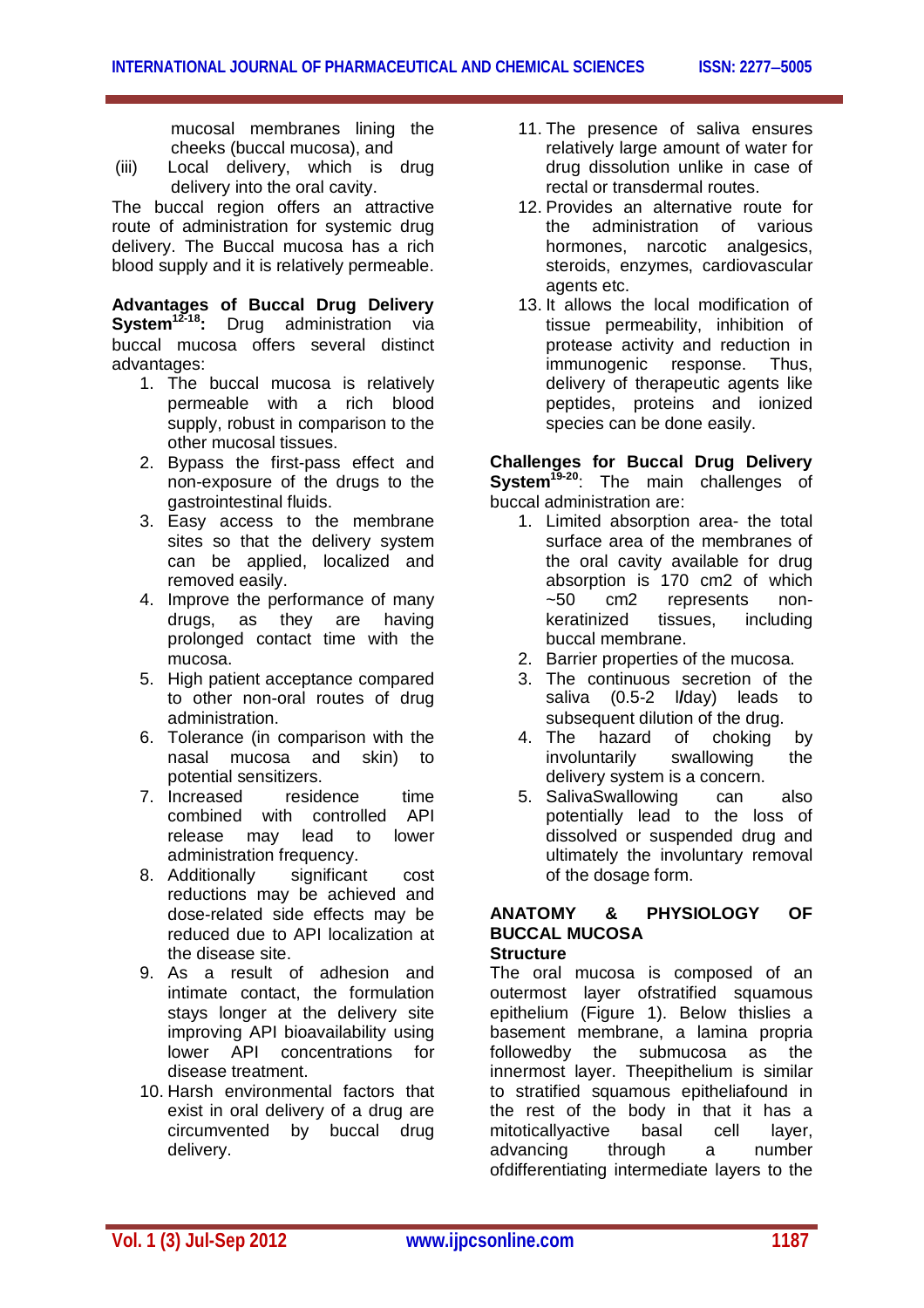superficiallayers, where cells are shed from the surface of the epithelium<sup>21</sup>. The epithelium of the buccal mucosais about 40-50 cell layers thick, while that of the sublingual epithelium contains somewhat fewer. Theepithelial cells increase in size and become flatter asthey travel from the basal layers to the superficiallayers.

The turnover time for the buccal epithelium has beenestimated at 5-6  $days<sup>22</sup>$ , and this is probably representative of the oral mucosa as a whole. The oralmucosal thickness varies depending on the site: thebuccal mucosa measures at 500-800 μm, while themucosal thickness of the hard and soft palates, thefloor of the mouth, the ventral tongue, and the gingivaemeasure at about 100- 200 μm. The composition of theepithelium also varies depending on the site in the oralcavity. The mucosae of areas subject

to mechanicalstress (the gingivae and hard palate) are keratinizedsimilar to the epidermis. The mucosae of the softpalate, the sublingual, and the buccal regions, however, are not keratinized $^{22}$ . The keratinized epithelia contain neutral lipids like ceramides andacylceramides which have been associated with thebarrier function. These epithelia are relativelyimpermeable to water. In contrast, non-keratinizedepithelia, such as the floor of the mouth and the<br>buccalenithelia do not contain buccalepithelia do not contain acylceramides and only havesmall amounts of ceramide $23-25$ . They also containsmall amounts of neutral but polar lipids, mainly cholesterol sulfate and glucosyl ceramides. Theseepithelia have been found to be considerably morepermeable to water than keratinized epithelia<sup>22-24</sup>.



**Fig. 1: Structure of oral mucosa**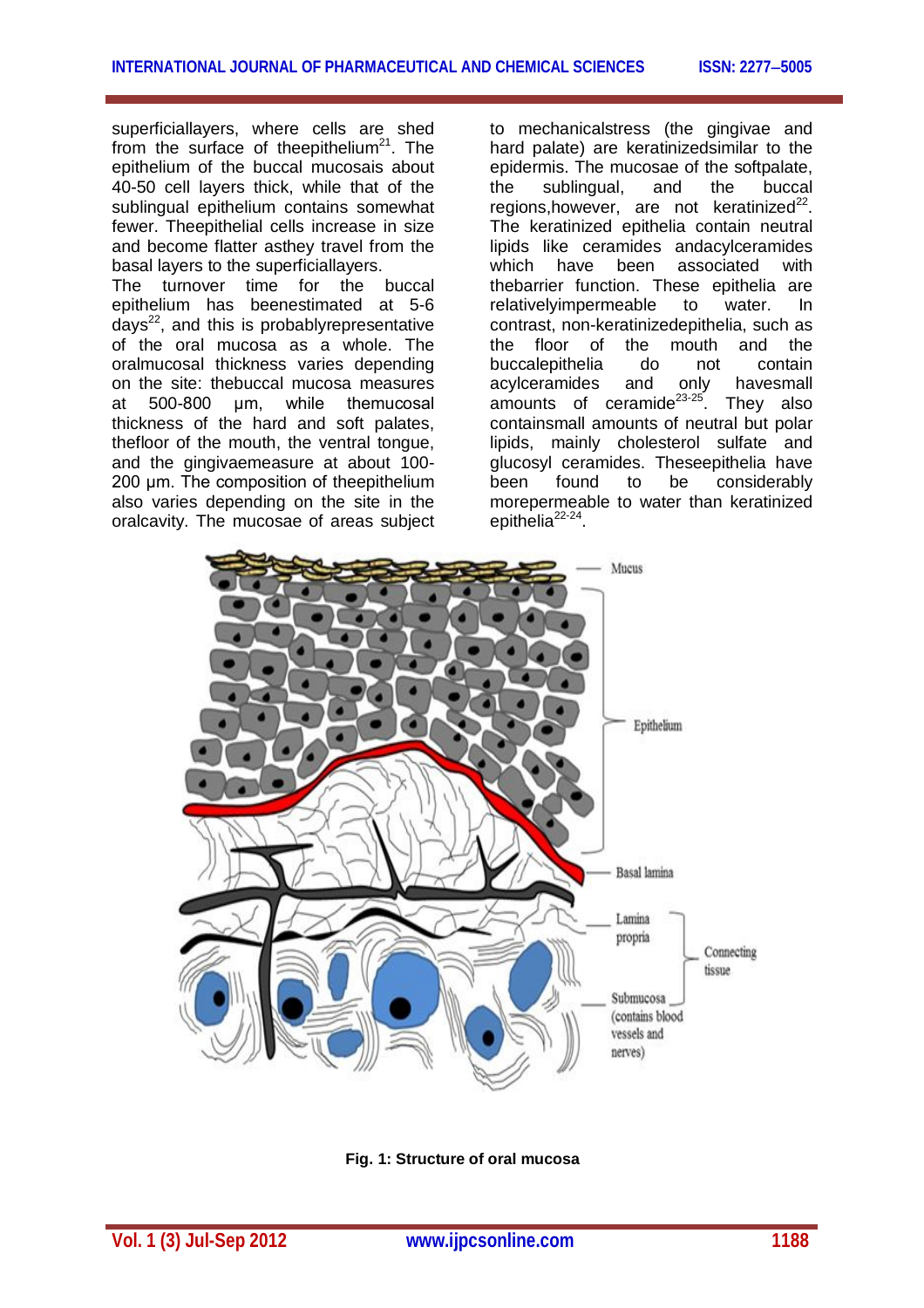## **Permeability**

The oral mucosa in general is somewhat leaky epithelia intermediate between that of the epidermis and intestinal mucosa. It is estimated that the permeability of the buccal mucosa is 4-4000 times greater than that of the skin<sup>26</sup>. In general, the permeabilities of the oral mucosae decrease in the order of sublingual greater than buccal and buccal greater than palatal<sup>22</sup>. This rank order is based on the relative thickness and degree of keratinization of these tissues, with the sublingual mucosa being relatively thin and non-keratinized, the buccal thicker and non-keratinized, and the palatal intermediate in thickness but keratinized.

It is currently believed that the permeability barrier in the oral mucosa is a result of intercellular material derived from the so-called 'membrane coating granules'  $(MCG)^{27}$ . When cells go through differentiation, MCGs start forming and at the apical cell surfaces they fuse with the plasma membrane and their contents are discharged into the intercellular spaces at the upper one third of the epithelium. This barrier exists in the outermost 200µm of the superficial layer. Permeation studies have been performed using a number of very large molecular weight tracers, such as horseradish peroxidase $^{28}$ and lanthanum nitrate<sup>29</sup>. When applied to the outer surface of the epithelium, these tracers penetrate only through outermost layer or two of cells. When applied to the submucosal surface, they permeate up to, but not into, the outermost cell layers of the epithelium.

The components of the MCGs in keratinized and non-keratinized epithelia are different, however<sup>23</sup>. The MCGs of keratinized epithelium are composed of lamellar lipid stacks, whereas the nonkeratinized epithelium contains MCGs that are non-lamellar. The MCG lipids of keratinized epithelia include sphingomyelin, glucosylceramides, ceramides, and other nonpolar lipids, however for non-keratinized epithelia, the major MCG lipid components are<br>cholesterol esters, cholesterol, and cholesterol esters, cholesterol, and glycosphingolipids<sup>23</sup>.

#### **Environment**

The cells of the oral epithelia are surrounded by an intercellular ground substance. mucus, the principle components of which are complexes made up of proteins and carbohydrates. This matrix may actually play a role in cellcell adhesion, as well as acting as a lubricant, allowing cells to move relative to one another<sup>30</sup>. Along the same lines, the mucus is also believed to play a role in bioadhesion of mucoadhesive drug delivery systems<sup>31</sup>. In stratified squamous epithelia found elsewhere in the body, mucus is synthesized by specialized mucus secreting cells like the goblet cells, however in the oral mucosa; mucus is secreted by the major and minor salivary glands as part of saliva<sup>30, 32</sup>. Up to 70% of the total mucin found in saliva is contributed by the minor salivary glands $30$ ,  $2.$  At physiological pH the mucus network carries a negative charge (due to the sialic acid and sulfate residues) which may play a role in mucoadhesion. At this pH mucus can form a strongly cohesive gel structure that will bind to the epithelial cell surface as a gelatinous layer<sup>21</sup>.

Another feature of the environment of the oral cavity is the presence of saliva produced by the salivary glands. Saliva is the protective fluid for all tissues of the oral cavity. It protects the soft tissues from abrasion by rough materials and from chemicals. It allows for the continuous mineralisation of the tooth enamel after eruption and helps in remineralisation of the enamel in the early stages of dental caries<sup>33</sup>. Saliva is an aqueous fluid with 1% organic and inorganic materials. The major determinant of the salivary composition is the flow rate which in turn depends upon three factors: the time of day, the type of stimulus, and the degree of stimulation $30, 32$ . The salivary pH ranges from 5.5 to 7 depending on the flow rate. At high flow rates, the sodium and bicarbonate concentrations increase leading to an increase in the pH. The daily salivary volume is between 0.5 to 2 liters and it is this amount of fluid that is available to hydrate oral mucosal dosage forms. A main reason behind the selection of hydrophilic polymeric matrices as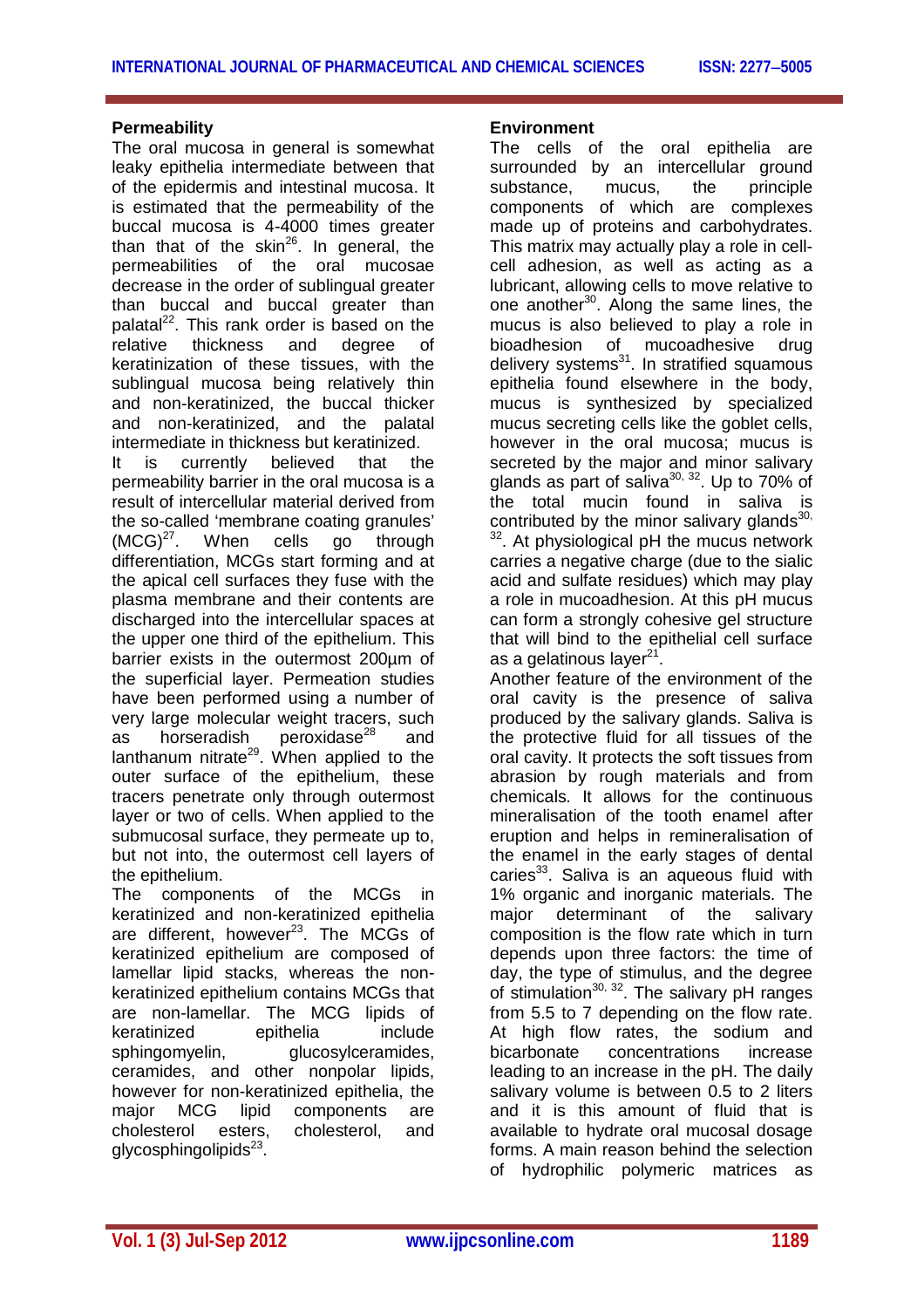vehicles for oral transmucosal drug delivery systems is this water rich environment of the oral cavity.

The oral cavity is marked by the presence of saliva produced by the salivary glands and mucus which is secreted by the major and minor salivary glands as part of saliva<sup>34</sup>.

## **Role of Saliva<sup>34</sup>**

- Protective fluid for all tissues of the oral cavity.
- Continuous mineralization / demineralization of the tooth enamel.
- To hydrate oral mucosal dosage forms.

## **Role of Mucus<sup>34</sup>**

- Made up of proteins and carbohydrates.
- Cell-cell adhesion
- **Lubrication**
- Bioadhesion of mucoadhesive drug delivery systems

## **Buccal Routes of Drug Absorption**

There are two permeation pathways for passive drug transport across the oral mucosa: paracellular and transcellular routes. Permeants can use these two routes simultaneously, but one route is usually preferred over the other depending on the physicochemical properties of the diffusant. Since the intercellular spaces and cytoplasm are hydrophilic in character, lipophilic compounds would have low solubilities in this environment. The cell membrane, however, is rather lipophilic in nature and hydrophilic solutes will have difficulty permeating through the cell membrane due to a low partition coefficient. Therefore, the intercellular spaces pose as the major barrier to permeation of lipophilic compounds and the cell membrane acts as the major transport barrier for hydrophilic compounds. Since the oral epithelium is stratified, solute permeation may involve a combination of these two routes.

#### **Buccal Mucosa as a Site for Drug Delivery**

As stated above in section I, there are three different categories of drug delivery within the oral cavity (i.e., sublingual, buccal, and local drug delivery). Selecting one over another is mainly based on anatomical and permeability differences that exist among the various oral mucosal sites. The sublingual mucosa is relatively permeable, giving rapid absorption and acceptable bioavailabilities of many drugs, and is convenient, accessible, and generally well accepted $^{22}$ . The buccal mucosa is considerably less permeable than the sublingual area, and is generally not able to provide the rapid absorption and good bioavailabilities seen with sublingual administration. Local delivery to tissues of the oral cavity has a number of applications, including the treatment of toothaches<sup>35</sup>, periodontal disease<sup>36-37</sup>, toothaches<sup>35</sup>, periodontal disease<sup>36-37</sup>, bacterial and fungal infections<sup>38</sup>, aphthous and dental stomatitis<sup>39</sup>, and in facilitating tooth movement with prostaglandins $^{40}$ . The sublingual region lacks an expanse of smooth muscle or immobile mucosa and is constantly washed by a considerable amount of saliva making it difficult for device placement. Because of the high permeability and the rich blood supply, the sublingual route is capable of producing a rapid onset of action making it appropriate for drugs with short delivery period requirements with infrequent dosing regimen. Due to two important differences between the sublingual mucosa and the buccal mucosa, the latter is a more preferred route for systemic transmucosal drug delivery<sup>22, 27</sup>. First difference being in the permeability characteristics of the region, where the buccal mucosa is less permeable and is thus not able to give a rapid onset of absorption (i.e., more suitable for a sustained release formulation). Second being that, the buccal mucosa has an expanse of smooth muscle and relatively immobile mucosa which makes it a more desirable region for retentive systems used for oral transmucosal drug delivery. Thus the buccal mucosa is more fitted for sustained delivery applications, delivery of less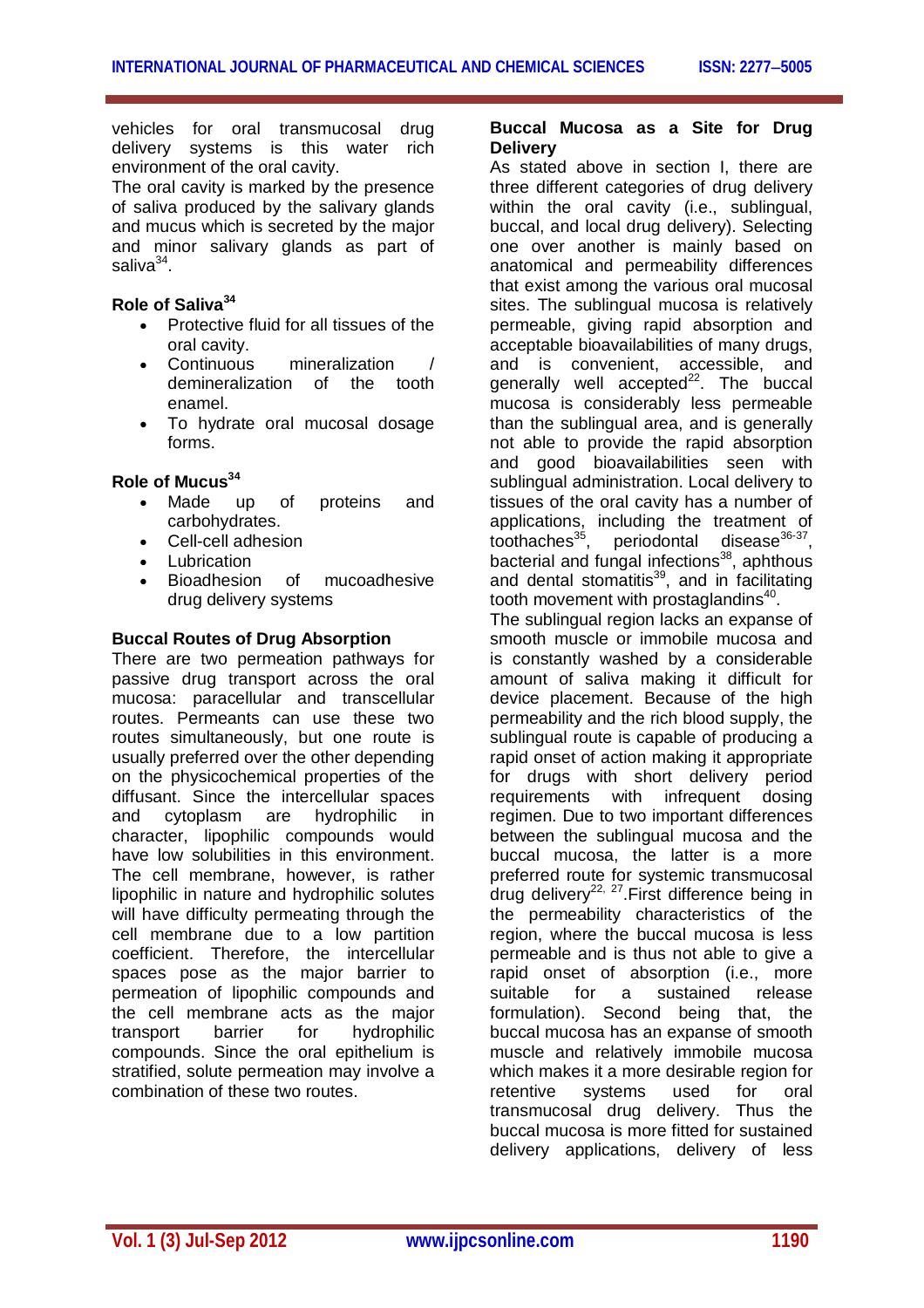permeable molecules, and perhaps peptide drugs.

Similar to any other mucosal membrane, the buccal mucosa as a site for drug delivery has limitations as well. One of the major disadvantages associated with buccal drug delivery is the low flux which results in low drug bioavailability. Various compounds have been investigated for their use as buccal penetration enhancers in order to increase the flux of drugs through the mucosa (Table 1). Since the buccal epithelium is similar in structure to other stratified epithelia of the body, enhancers used to improve drug permeation in other absorptive mucosae have been shown to work in improving buccal drug penetration<sup>41</sup>. Drugs investigated for buccal delivery using various permeation/absorption enhancers range in both molecular weight and physicochemical properties. Small molecules such as butyric acid and butanol<sup>42</sup>, ionizable low molecular weight drugs such as acyclovir<sup>43-44</sup>, propranolol<sup>45</sup>, and salicylic acid<sup>46</sup>, large molecular weight hydrophilic polymers such as dextrans<sup>47</sup>, and a variety of peptides including octreotide<sup>48</sup>, leutinizing hormone releasing hormone (LHRH)<sup>49</sup>, insulin<sup>41</sup>, and ainterferon<sup>50</sup> have all been studied.

A series of studies<sup>47,51-52</sup> on buccal permeation of buserelin and fluorescein isothiocyanate (FITC) labelled dextrans reported the enhancing effects of di- and tri-hydroxy bile salts on buccal penetration. Their results showed that in the presence of the bile salts, the permeability of porcine buccal mucosa to FITC increased by a 100-200 fold compared to FITC alone. The mechanism of penetration enhancement of FITClabelled dextrans by sodium glycocholate (SGC) was shown to be concentration dependent<sup>52</sup>. Below 10 mM SGC, buccal permeation was increased by increasing the intercellular transport and at 10 mM and higher concentrations by opening up a transcellular route. Gandhi and Robinson<sup>46</sup> investigated the mechanisms of penetration enhancement of transbuccal delivery of salicylic acid. They used sodium deoxycholate and sodium lauryl sulfate as penetration enhancers, both of which were found to increase the permeability of salicylic acid across rabbit buccal mucosa. Their results also supported that the superficial layers and protein domain of the epithelium may be responsible for maintaining the barrier function of the buccal mucosa.

| S. no          | <b>Permeation Enhancers</b>     | Sr. no | <b>Permeation Enhancers</b> |
|----------------|---------------------------------|--------|-----------------------------|
|                | 2,3-Lauryl ether                | 13     | Phosphatidylcholine         |
| $\overline{2}$ | Aprotinin                       | 14     | Polyoxyethylene             |
| 3              | Azone                           | 15     | Polysorbate 80              |
| 4              | Benzalkonium chloride           | 16     | Polyoxyethylene             |
| 5              | Cetylpyridinium chloride        | 17     | Phosphatidylcholine         |
| 6              | Cetyltrimethyl ammonium bromide | 18     | Sodium EDTA                 |
|                | Cyclodextrin                    | 19     | Sodium glycocholate         |
| 8              | Dextran sulfate                 | 20     | Sodium glycodeoxycholate    |
| 9              | Glycol                          | 21     | Sodium lauryl sulfate       |
| 10             | Lauric acid                     | 22     | Sodium salicylate           |
| 11             | Lauric acid/Propylene           | 23     | Sodium taurocholate         |
| 12             | Lysophosphatidylcholine         | 24     | Sodium taurodeoxycholate    |

**Table 1: List of permeation enhancers<sup>4</sup>**

## **FORMULATION ASPECTS & DOSAGE FORMS FOR BUCCAL DRUG DELIVERY**

Over the past few years, different dosage forms intended for buccal drug delivery have been developed $^{53}$ .

Buccal mucoadhesive dosage forms can be categorized into three types:

**Type І-** It is a single layer device with multidirectional drug release. This type of dosage form suffers from significant drug loss due to swallowing.

**Type ІІ-** In this type, an impermeable backing layer is superimposed on top of the drug loaded bioadhesive layer,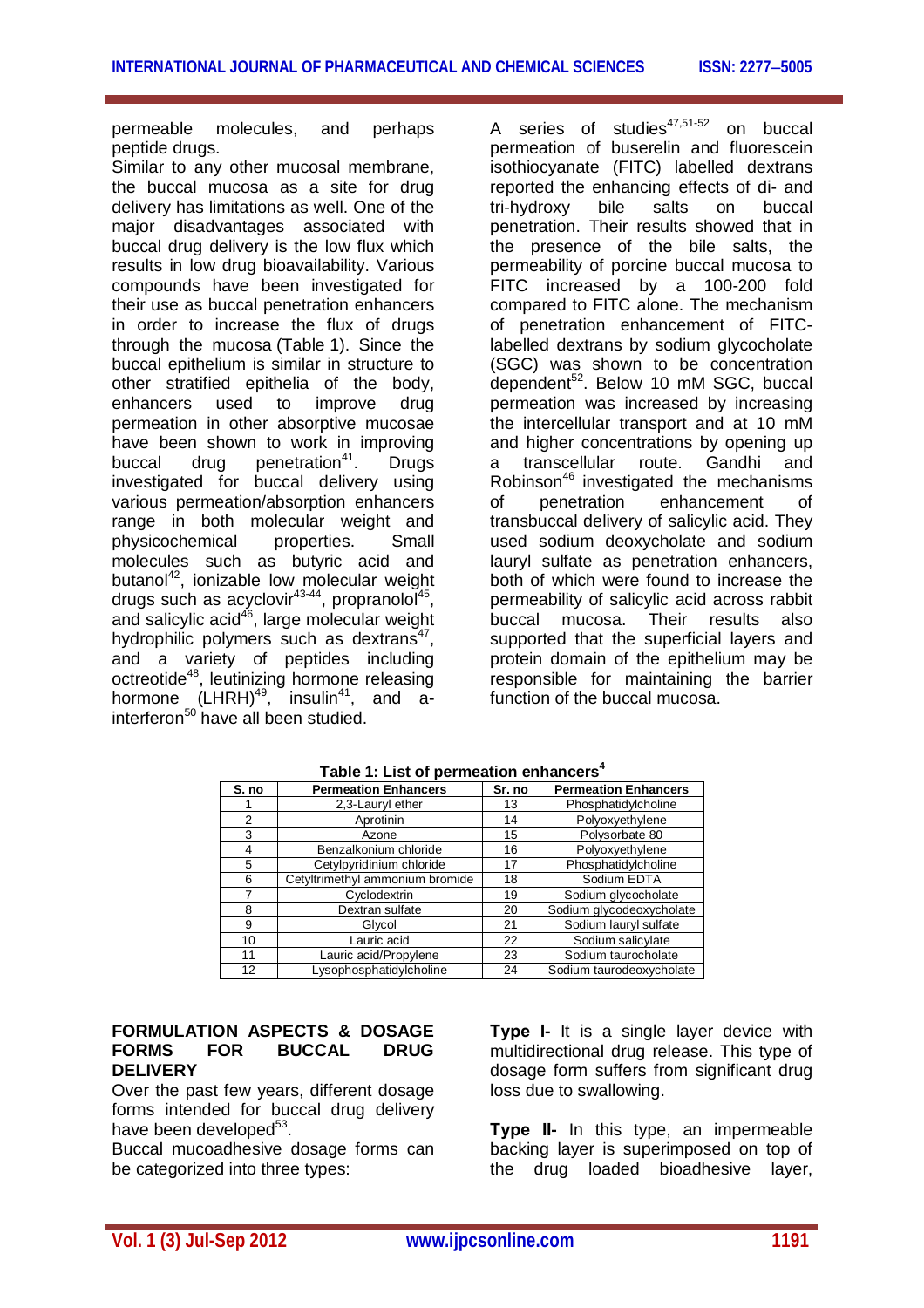creating a double-layered device and preventing drug loss from the top surface of the dosage form into the oral cavity.

**Type ІІІ-** This is a unidirectional release device, from which drug loss is minimal, since the drug is released only from the side adjacent to the buccal mucosa. This can be achieved by coating every face of the dosage form, except the one that is in contact with the buccal mucosa. Buccal dosage forms can also be classified as either a "reservoir" or "matrix" type. In the reservoir type, an excessive amount of the drug is present in the reservoir surrounded by a polymeric membrane, which controls the drug's release rate. In the matrix type systems, the drug is uniformly dispersed in the polymer matrix, and drug release is controlled by diffusion through the polymer network.

A number of relevant buccal mucoadhesive dosage forms have been developed for a variety of drugs. Several peptides, including thyrotropin-releasing hormone (TRH), insulin, protirelin,<br>buserelin and oxytocin, have been and oxytocin, have been delivered via the buccal route, albeit with relatively low bioavailability  $(0.1-5\%)^{54}$ owing to their hydrophilicity and large molecular weight, as well as the inherent permeation and enzymatic barriers of the buccal mucosa.

Buccal dosage forms can be used to treat both local and systemic conditions. A promising example of buccal mucoadhesive formulations for systemic use is the buccal delivery of salmon calcitonin (sCT) using thin-film composite containing 40 µg of sCT (200 IU)<sup>55</sup>.

The *in vivo* studies in female New Zealand white rabbits demonstrated a relative bioavailability of 43.8±10.9%, and the reduction in plasma calcium level after the buccal administration of sCT was comparable to that observed when sCT was administered by the intravenous<br>route. These results indicate that route. These results indicate therapeutically effective amounts of salmon calcitonin can be delivered to the systemic circulation via the buccal mucosa. **Table 2** summarizes various buccal dosage forms described in the literature<sup>56</sup>.

| Dosage forms          | <b>Structures</b>            | Release         | Effect   | <b>Active ingredients</b>       |
|-----------------------|------------------------------|-----------------|----------|---------------------------------|
| <b>Matrix tablets</b> | Monolithic matrix,           | Sustained or    | Local or | Local administration:           |
|                       |                              | bidirectional   | systemic | metronidazole. Systemic         |
|                       |                              |                 |          | administration: propanolol,     |
|                       | Coating matrix (coated on    | Monodirectional | Systemic | timolol, metoclopramide,        |
|                       | the outer side or on all but |                 |          | morphine sulphate,              |
|                       | one faces),                  |                 |          | nitroglycerin, codein, insulin, |
|                       |                              |                 | Local    | calcitonin, glucagone-like      |
|                       | Two-layer matrix,            |                 | (mainly) | peptide                         |
|                       |                              | Bidirectional   |          |                                 |
|                       | Two-layer matrix coated      |                 | Systemic |                                 |
|                       | with impermeable layer       | Monodirectional |          |                                 |
| <b>Patches</b>        | Laminated film with coating  | Monodirectional | Local or | Local administration:           |
|                       | layer                        |                 | systemic | diclofenac, tannic acid, boric  |
|                       |                              |                 |          | acid. Systemic                  |
|                       |                              |                 |          | administration: thyrotropin-    |
|                       |                              |                 |          | releasing hormone,              |
|                       |                              |                 |          | octreotide, oxytocin,           |
|                       |                              |                 |          | buserelin, calcitonin,          |
|                       |                              |                 |          | leuenkephalin                   |
| Lipophilic gels       | Cubic and lamellar liquid    |                 | Systemic | <b>Systemic administration:</b> |
|                       | crystalline phases of        |                 |          | (D-Ala2, D-Leu5) enkephalin     |
|                       | glycerylmonooleate           |                 |          |                                 |
| <b>Transfersomes</b>  | Phospholipids deformable     |                 | Systemic | Systemic administration:        |
|                       | vesicles                     |                 |          | insulin                         |
|                       |                              |                 |          |                                 |

**Table 2: Various buccal dosage forms**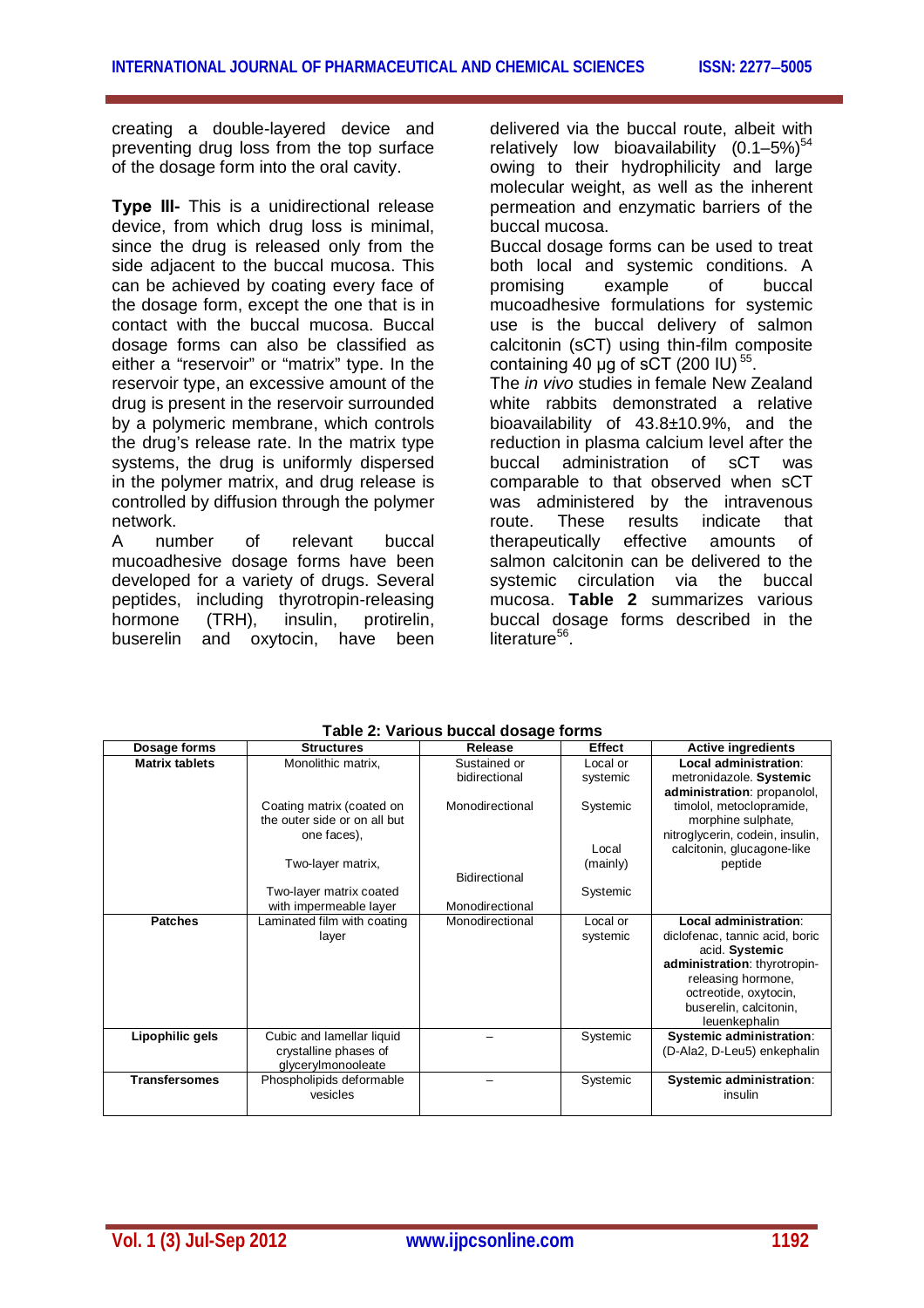## **Buccal Tablets**

Tablets have been the most commonly investigated dosage form for buccal drug delivery. Buccal tablets are small, flat, and oval shaped dosage form and unlike conventional tablets allow for drinking and

speaking without major discomfort. They soften, adhere to the mucosa and are retained in position until dissolution and/or release is complete<sup>16</sup>. List of investigated buccal mucoadhesive tablets is given in the following **Table 3.**

| S.No.          | <b>Active ingredient</b> | <b>Polymers used</b>                         |
|----------------|--------------------------|----------------------------------------------|
|                | Baclofen                 | NaMC, Na alginate and Methocel K15M          |
| $\overline{2}$ | Carvedilol               | HPMC K4M and CP 934P                         |
| 3              | Carvedilol               | HPMC K4M, HPMC K15M and CP 934               |
| 4              | Chlorhexidine diacetate  | Chitosan and Na alginate                     |
| 5              | Chlorpheniramine maleate | Hakea gum from Hakea gibbosa                 |
| 6              | <b>Diltiazem</b>         | NaCMC, HPMC, Na alginate and guar gum        |
| 7              | Flurbiprofen             | HPMC K15M, HEC, CP971 and Carbomer 940       |
| 8              | Itraconazole             | Eudragit 100M, HPMC K4M and CP 934P          |
| 9              | Miconazole nitrate       | CP 934, HPMC K4M and PVP K30                 |
| 10             | Morphine sulfate         | HPMC K100M, CP 910 and Eudragit RSPM         |
| 11             | Nicotine                 | CP 934 and HPC                               |
| 12             | Nifedipine               | CMC, CP 934P, HPMC, PVP K30 and PVA          |
| 13             | Omeprazole               | Na alginate, HPMC                            |
| 14             | Ondansetron              | HPMC 15 cps, CP 934, Na alginate and NaCMC   |
| 15             | Oxytocin                 | Mucilage of Diospyros peregrina fruit        |
| 16             | Piroxicam                | HPMC K4M and CP934                           |
| 17             | Pravastatin Na           | PVP K-30 and Pluronic F127and EC             |
| 18             | Prednisolone             | HPMC, CP 934 and NaCMC                       |
| 19             | Propranolol HCI          | Na alginate, CP 971P and PVP K30             |
| 20             | Propranolol HCI          | HPMC K4M, Xanthan gum, EC and acrypol 934P   |
| 21             | Salbutamol sulphate      | HPMC K4M and EC                              |
| 22             | <b>Tizanidine HCI</b>    | CP 934, HPMC K4M, HPMC K15M and NaCMC and EC |
| 23             | Verapamil HCI            | CP934 P, HPMC K4M, HEC and NaCMC             |

Monolithic and two-layered matrix tablets have been designed for buccal drug delivery<sup>56</sup>. Bioadhesive tablets may be prepared using different methods such as direct compression or wet granulation technique. For buccal drug delivery, the tablets which are inserted into the buccal pouch may dissolve or erode; therefore, they must be formulated and compressed with sufficient pressure only to give a hard tablet. To enable or to achieve unidirectional release of drug, water impermeable materials, such as ethyl cellulose, hydrogenated castor oil, etc. may be used either by compression or by spray coating to coat every face of the tablet except the one that is in contact with the buccal mucosa.

If necessary, the drug may be formulated in certain physical states, such as microspheres, prior to direct compression in order to achieve some desirable properties, e.g. enhanced activity and prolonged drug release<sup>57</sup>.

**Buccal patches:** Buccal patches are described as laminates which comprise of

an impermeable backing layer, a drugcontaining reservoir layer which releases the drug in a controlled manner, and a<br>bioadhesive surface for mucosal bioadhesive surface for mucosal<br>attachment Two methods namely attachment. Two methods, namely, solvent casting method and direct milling are used to prepare adhesive patches. In the solvent casting method, the intermediate sheet from which patches are punched is prepared by casting the solution of the drug and polymer(s) onto a backing layer sheet, and subsequently allowing the solvent(s) to evaporate.

In the direct milling method, formulation constituents are homogeneously mixed and compressed to the desired thickness, and patches of predetermined size and shape are then cut or punched out.

Also to control the direction of drug release, prevent drug loss, and minimize deformation and disintegration of the device during the application period, an impermeable backing layer may be applied. The drugs and polymers that have been used to develop buccal patches are listed in **Table 4** as given below.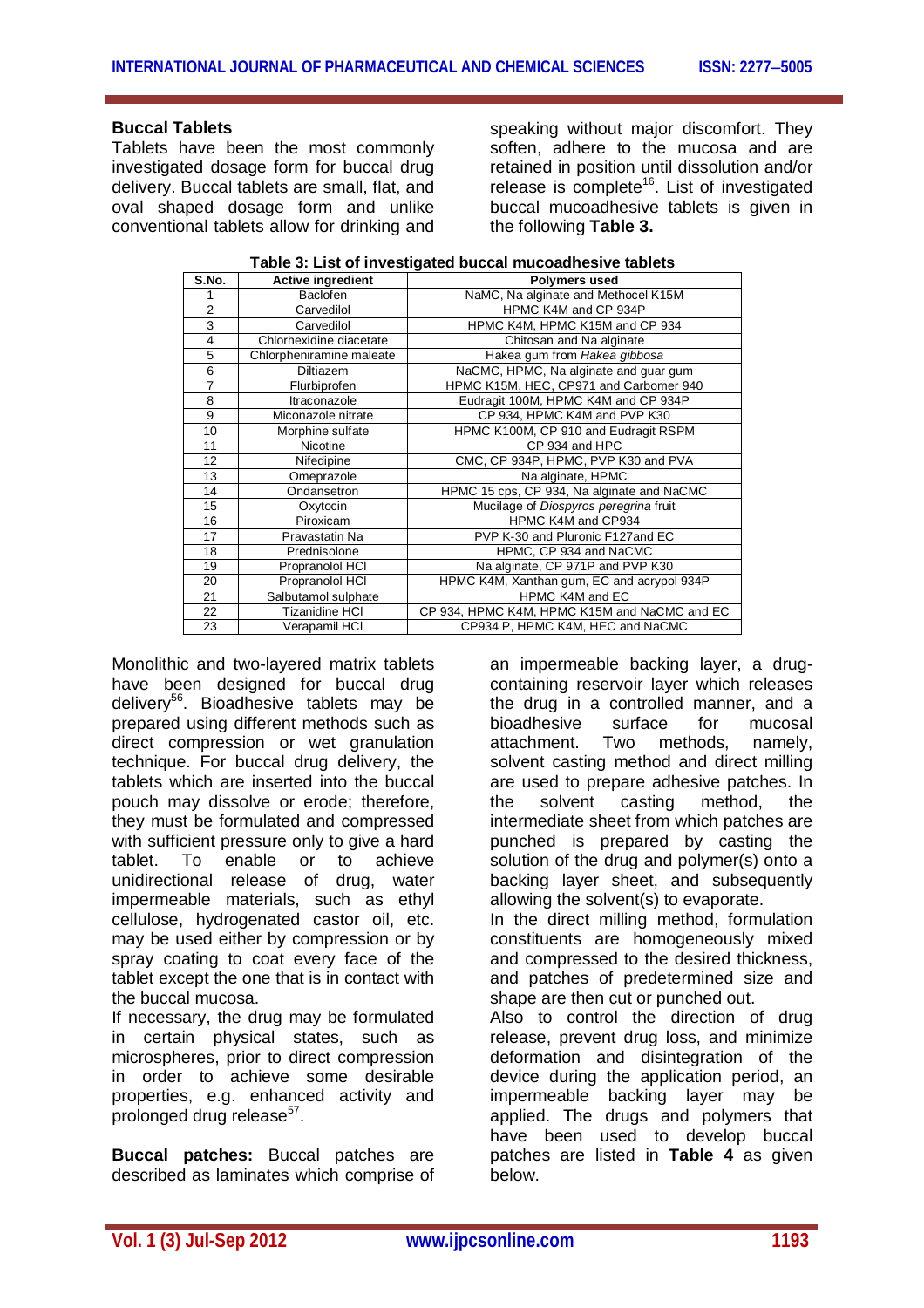| <b>S. No.</b>  | <b>Active ingredient</b> | <b>Polymers used</b>                               |  |
|----------------|--------------------------|----------------------------------------------------|--|
|                | Aceclofenac              | Gelatin, Poly Na CMC and PVA                       |  |
| $\overline{2}$ | Atenolol                 | CP 934P, HPMC and NaCMC                            |  |
| 3              | Carvedilol               | HPMC, CP934, Eudragit RS 100, and EC               |  |
| 4              | Carvedilol               | HPMC E15 and HPC JF                                |  |
| 5              | Cetylpyridium chloride   | PVA, HEC, or chitosan                              |  |
| 6              | Hydrochlorothiazide      | EC and HPMC                                        |  |
| 7              | Ibuprofen                | NaCMC and PVP                                      |  |
| 8              | Insulin                  | NaCMC-DVP                                          |  |
| 9              | Methotrexate             | HPMC K4M, Na alginate, NaCMC, CP 934, and PVP K-30 |  |
| 10             | Metoprolol tartrate      | Eudragit NE40D with HPMC, Na CMC or CP             |  |
| 11             | Miconazole               | HPMC, NaCMC, Chitosan, HECand PVA.                 |  |
| 12             | Pentazocine              | CMC, HPMC K4M, CP 974P and PVA                     |  |
| 13             | Prochlorperazine         | HPMC E15                                           |  |
| 14             | Propranolol HCI          | Chitosan and PVP K-30                              |  |
| 15             | Salbutamol sulphate      | Chitosan, PVA and PVPK30                           |  |
| 16             | <b>Tizanidine HCI</b>    | NaCMC and CP 934                                   |  |
| 17             | Triamcinolone acetonide  | HPMC, Polaxamer 407 and CP971                      |  |
| 18             | Verapamil HCI            | Chitosan and PVP K-30                              |  |

**Buccal films:** In recent times, a number of mucoadhesive dosage forms for buccal drug delivery have been developed such as tablet, films, patches, discs, ointments and gels<sup>58-67</sup>. However, buccal films are preferable over mucoadhesive discs and tablets in terms of patient comfort and flexibility and they ensure more accurate drug dosing and longer residence time compared to gels and ointments. Buccal films also reduce pain by protecting the

wound surface and hence increase the treatment effectiveness<sup>68</sup>. An ideal buccal film should be flexible, elastic, and soft yet strong enough to withstand breakage due to stress from activities in the mouth. Moreover, it should also possess good mucoadhesive strength so that it is retained in the mouth for the desired duration<sup>69</sup>. The drugs and polymers that have been used to develop buccal mucoadhesive films are listed in **Table 5**.

| S. No. | <b>Active ingredient</b>   | <b>Polymers used</b>                              |
|--------|----------------------------|---------------------------------------------------|
|        | Atenolol                   | Na alginate, CP 934P and EC                       |
| 2      | Carvedilol                 | HPMC K15, Eudragit RL100, CP-934P, NaCMC and PVP  |
| 3      | Chlorhexidine diacetate    | Chitosan, HPMC, Na alginate                       |
| 4      | Ciprofloxacin HCI          | <b>HPMC K4M, PVA</b>                              |
| 5      | Famotidine                 | HPMC, NaCMC and PVA                               |
| 6      | Fentanyl                   | Eudragit RS, PVP K30 and PVP K90                  |
| 7      | Flufenamic acid            | Chitosan and KollicoatIR®                         |
| 8      | Glibenclamide              | HPC. PVP and EC                                   |
| 9      | Glipizide                  | HPMC E-15, NaCMC, Eudragit RL-100 and CP 934P     |
| 10     | <b>IsosorbideDinitrate</b> | Eudragit RL 100, CP 93P and PVP                   |
| 11     | IsoxsuprineHCI             | HPMC, PVP K-30 and HEC                            |
| 12     | Ketorolac                  | HPMC, CP 934P, NaCMC, HPC and EC                  |
| 13     | Lycopene                   | HPMC E15, PVP K30 and CP 934                      |
| 14     | Metoprolol tartrate        | CP934 P, Eudragit RL100, HPMC K15M and Na CMC     |
| 15     | Montelukast                | HPMC K4M, HPMC 50cps, Eudragit RL-100 and PVP K30 |
| 16     | Ranitidine                 | HPMC 15 cps and PVP                               |
| 17     | Terbutaline sulphate       | HPMC K4M, HPMCP, Chitosan, CP 934P                |

**Buccal gels and ointments:** These are semisolid dosage forms having the advantage of easy dispersion throughout the oral mucosa. The problem of poor retention of gels at the application site has been overcome by using bioadhesive formulations. Certain bioadhesive<br>polymers for example, sodium polymers for example,

carboxymethylcellulose $70$  undergo a phase change from a liquid to a semisolid. This change enhances or improves the viscosity, resulting in sustained or controlled release of drugs. The drugs and polymers used for buccal mucoadhesive gels are listed in **Table 6**.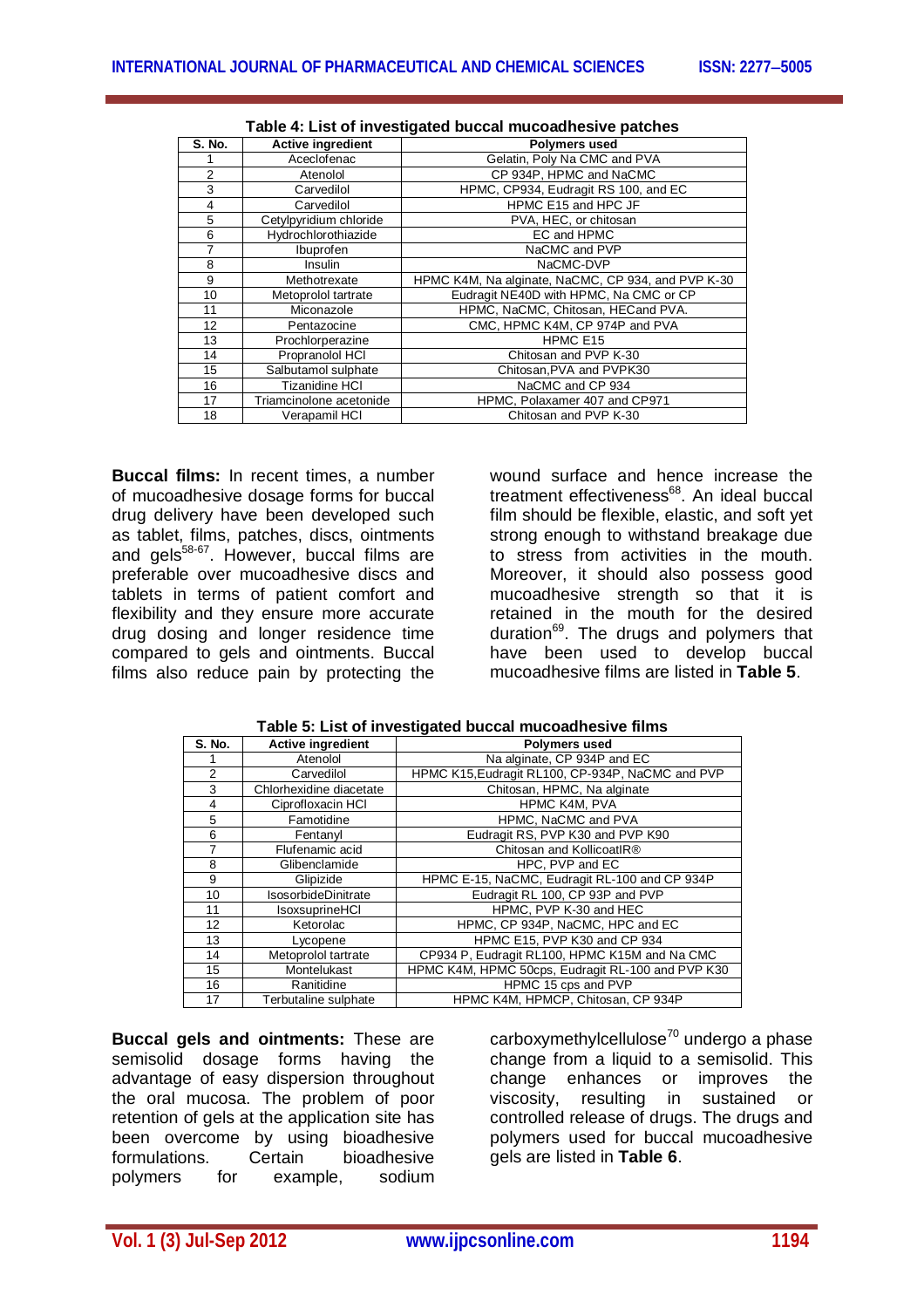| S. No. | <b>Active ingredient</b> | <b>Polymers used</b>                                                     |  |
|--------|--------------------------|--------------------------------------------------------------------------|--|
|        | Insulin                  | Pluronic F-127gel, oleic acid, eicosapentaenoic acid and docosahexaenoic |  |
|        |                          | acid.                                                                    |  |
|        | Itraconazole             | 2-ethylmethyl-2 pyrrolidone, Polaxamer 188 and CP 934                    |  |
|        | <b>N</b> vstatin         | Chitosan                                                                 |  |
|        | Triamcinolone acetonide  | Polaxamer 407 and CP 934                                                 |  |
|        |                          |                                                                          |  |

| Table 6: List of investigated buccal mucoadhesive gels |  |
|--------------------------------------------------------|--|
|--------------------------------------------------------|--|

### **CURRENT ADVANCEMENT**

There have been several advances in the delivery of drugs through the buccal mucosa over the last 5 years, which have resulted in a number of new buccal delivery products appearing on the market.The future potential of buccal delivery systems looks favorable. It is envisaged that in the future, buccal drug delivery will provide a platform for the successful delivery of vaccines and antigens<sup>70</sup>. Along with this non-invasive delivery of potent protein and peptide are also available in future.

## **CONCLUSION**

The buccal mucosa- A novelistic route which deliver several potent drugs with increase bioavailability and reducing dose level. This potential route going interest of several scientists and for sure in coming future those routes evolve as a prime route of drug delivery of several active pharmaceutical ingredients for drug targeting and specially delivery of protein and peptide drugs.

## **REFERENCES**

- 1. Aungst BJ, Rogers NJ and Shefter E. Comparison of nasal, rectal, buccal, sublingual and intramuscular insulin efficacy and the effects of a bile salt absorption promoter. The J Pharmacol Exp Ther. 1988;244:23-27.
- 2. Aungst BJ and Rogers NJ. Site dependence of absorptionpromoting actions of Laureth-9, Na salicylate, Na2EDTA, and Aprotinin on rectal, nasal, and buccal insulin delivery. Pharm Res. 1988;5:305-308.
- 3. Lee WE. Permeation enhancers for the nasal delivery of protein and peptide therapeutics. Bio Pharm. 1990;3:22-25.
- 4. Tengamnuay P and Mitra AK. Bile salt-fatty acid mixed micelles as nasal absorption promoters of peptides. I. Effects of ionic strength. adjuvant composition, and lipid structure on the nasal absorption of [D-Arg2] Kvotorphin. Pharm Res. 1990;7:127-133.
- 5. Shao Z and Mitra AK. Nasal membrane and intracellular protein and enzyme release by bile salts and bile salt-fatty acid mixed micelles: correlation with facilitated drug transport. Pharm Res. 1992;9:1992.
- 6. Shao Z and Mitra AK. Bile salt fatty acid mixed micelles as nasal absorption promoters. III. Effects on nasal transport and enzymatic degradation of acyclovir prodrugs. Pharm Res. 1994;11:243-250.
- 7. Soyani AP and Chien YW. Systemic delivery of peptides and proteins across absorptive mucosae. Crit Rev Therap Drug Carrier Systems. 1996;13:85-184.
- 8. Rathbone MJ and Hadgraft J. Absorption of drugs from the human oral cavity. Int J Pharm. 1991;74:9-24.
- 9. de Vries ME, Bodde HE, Verhoef JC and Junginger HE. Developments in buccal drug delivery. Crit Rev Ther Drug Carr Sys. 1991;8:271-303.
- 10. Squier CA. The permeability of oral mucosa. Crit Rev Oral Biol Med. 1991;2:13-32.
- 11. Bodde HE, De Vries ME and Junginger HE. Mucoadhesive polymers for the buccal delivery of peptides, structure-adhesiveness relationships. J Control Rel. 1990;13:225-231.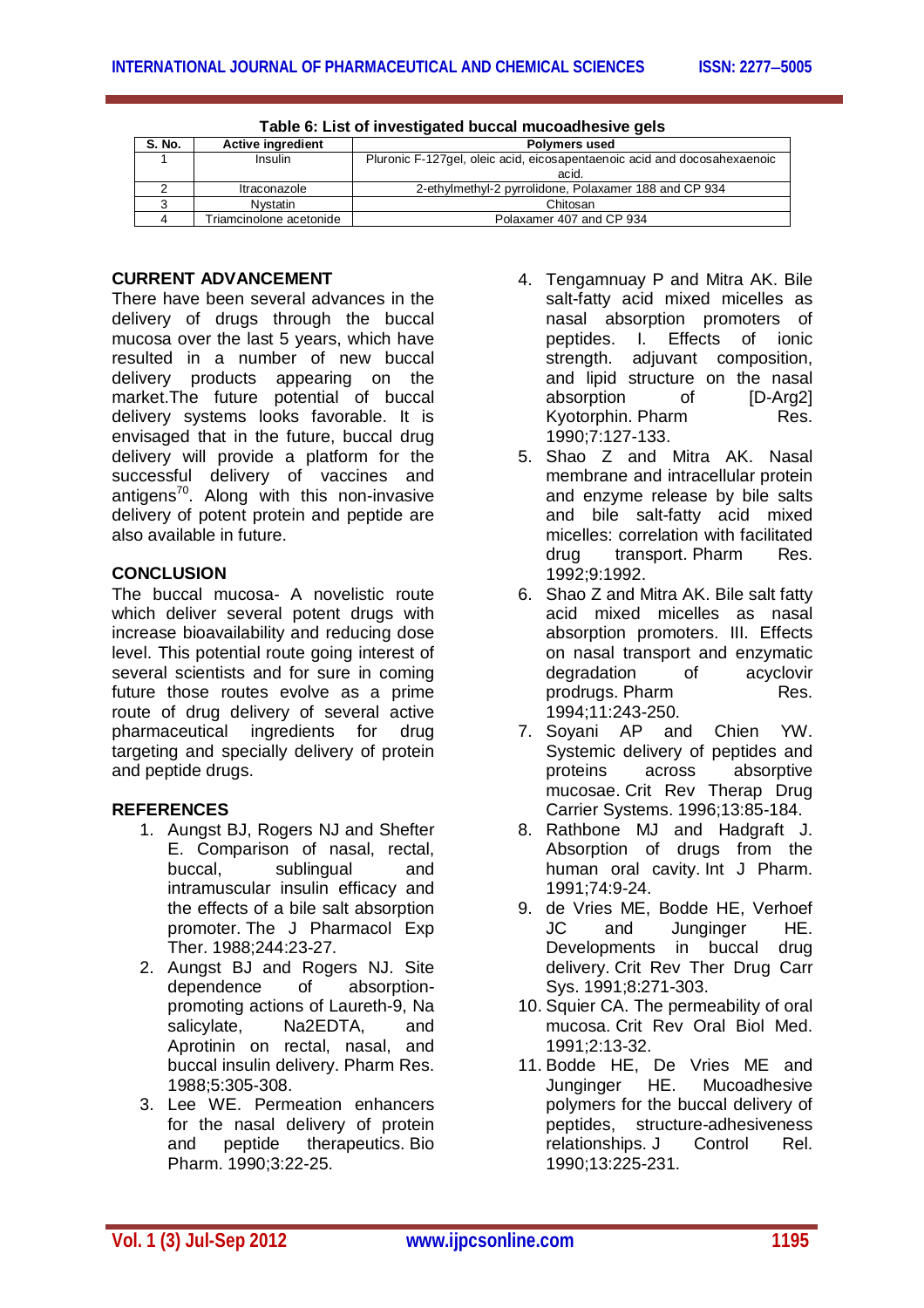- 12. Andrews Gavin P et al. Mucoadhesive polymeric platforms for controlled drug delivery. Eur J Pharm Biopharm. 2009;71:505- 518.
- 13. Khairnar GA and Sayyad FJ. Development of buccal drug delivery system based on<br>mucoadhesive bolymer. mucoadhesive International Journal of Pharm Tech Research. 2010;2(1):719- 735.
- 14. Madhav NV. Satheesh et al. Orotransmucosal drug delivery systems: A review. J Control Release. 2009;140:2-11.
- 15. Vyas SP and Khar RK. Controlled drug delivery-concepts and advances. Vallabh Prakashan, first edition, New Delhi. 2002.<br>Bhalodia Ravi
- 16. Bhalodia Ravi et al. Buccoadhesive drug delivery Systems: A review. International Journal of Pharma and Bio Sciences. 2010;1(2):1-32.
- 17. Obradovic T and Hidalgo Ismael J. Drug absorption Studies Biotechnology: Pharmaceutical Aspects. AAPS Press. 2008;7(2):167-181.
- 18. Junginger HE et al. Recent advances in buccal drug delivery and absorption- in vitro and in vivo studies. J Control Release. 1999;149:149-159.
- 19. Rossi Silvia et al. Buccal drug delivery: A challenge already won?. Drug Discov Today Technol. 2005;2(1):59-65.
- 20. Miller NS et al. The use of mucoadhesive polymers in buccal drug delivery. Adv Drug Deliv Rev. 2005;57:1666-1691.
- 21. Gandhi RE and Robinson JR. Bioadhesion in drug delivery. Ind J Pharm Sci. 1988;50:145-152.
- 22. Harris D and Robinson JR. Drug delivery via the mucous membranes of the oral cavity. J Pharm Sci. 1992;81:1-10.
- 23. Wertz PW and Squier CA. Cellular and molecular basis of barrier function in oral epithelium. Crit Rev

Ther Drug Carr Sys. 1991;8:237- 269.

- 24. Squier CA, Cox P and Wertz PW. Lipid content and water permeability of skin and oral mucosa. The J Invest Dermat. 1991;96:123-126.
- 25. Squier CA and Wertz PW. Structure and function of the oral mucosa and implications for drug delivery, in eds. M.J. Rathbone, Oral Mucosal Drug Delivery, Marcel Dekker, Inc., New York, New York. 1996:1-26.
- 26. Galey WR, Lonsdale HK and Nacht S. The in vitro permeability of skin and buccal mucosa to selected drugs and tritiated water. J Invest Dermat. 1976;67:713- 717..
- 27. Gandhi RB and Robinson JR. Oral cavity as a site for bioadhesive drug delivery. Adv Drug Del Rev. 1994;13:43-74.
- 28. Squier CA and Hall BK. The permeability of mammalian nonkeratinized oral epithelia to horseraddish peroxidase applied in vivo and in vitro. Arch Oral Biol. 1984;29:45-50.
- 29. Hill MW and Squier CA. The permeability of oral palatal mucosa maintained in organ culture. J Anat. 1979;128:169-178.
- 30. Tabak LA, Levine MJ, Mandel ID and Ellison SA. Role of salivary mucins in the protection of the oral cavity. J Oral Pathol. 1982;11:1- 17.
- 31. Peppas NA and Buri PA. Surface, interfacial and molecular aspects of polymer bioadhesion on soft tissues. J Control Rel. 1985;2:257- 275.
- 32. Rathbone M, Drummond B and Tucker I. Oral cavity as a site for systemic drug delivery. Adv Drug Del Rev. 1994;13:1-22.
- 33. Edgar WM. Saliva: its secretion, composition and functions. Br Dent J. 1992;172:305-312.
- 34. Marcos Luciano Bruschi and Osvaldo de Freitas. Oral Bioadhesive Drug Delivery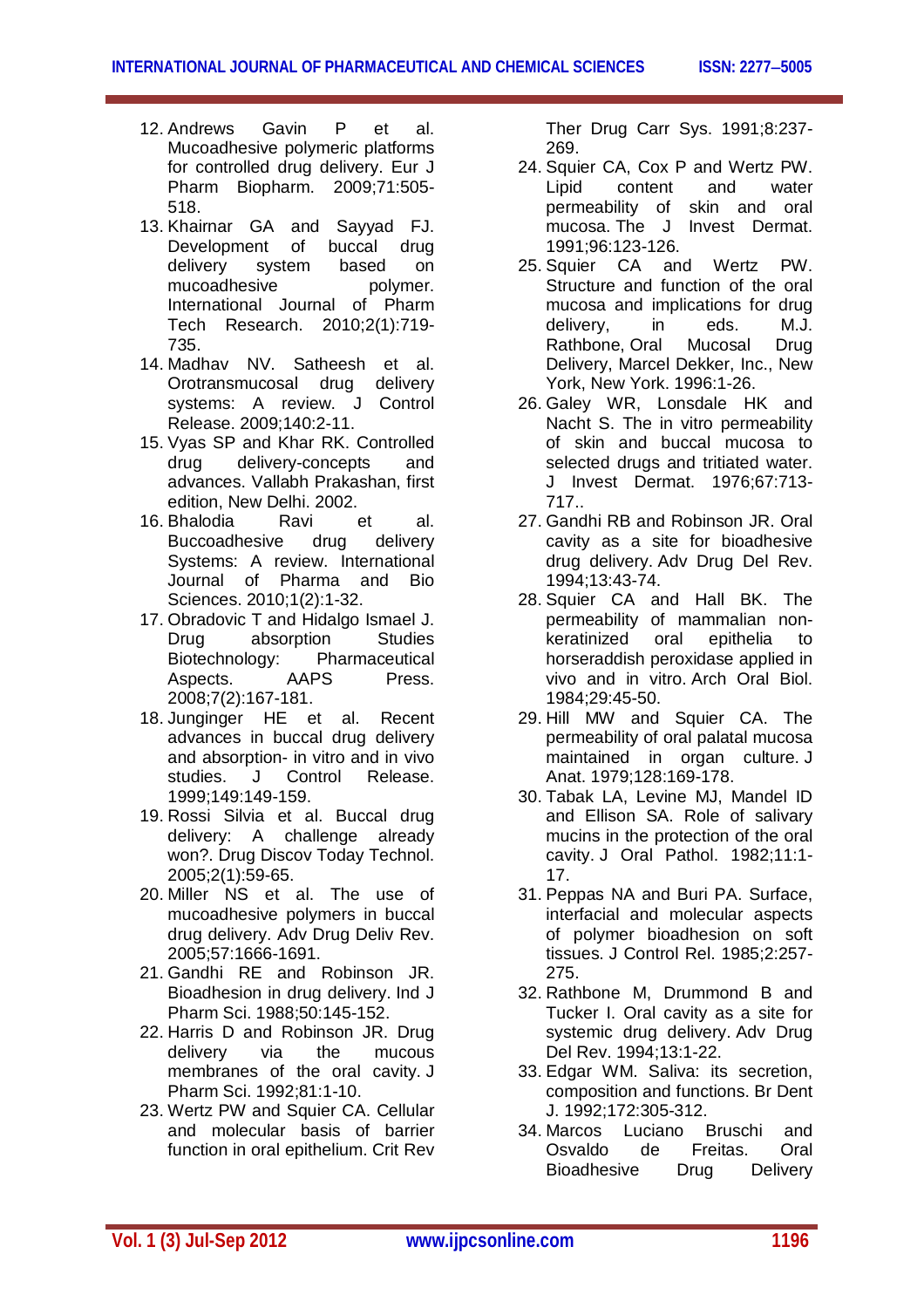Systems. Drug Development and Industrial Pharmacy. 2005;31(3): 293-310.

- 35. Ishida M, Nambu N and Nagai T. Mucosal dosage form of lidocaine for toothache using hydroxypropyl<br>cellulose and carbopol. Chem carbopol. Chem Pharm Bull. 1982;30:980-984.
- 36. Collins AEM, Deasy PB, Mac Carthy DJ and Shanley DB. Evaluation of a controlled release compact containing tetracycline hydrochloride bonded to tooth for the treatment of periodontal disease. Int J Pharm. 1989;51:103- 114..
- 37. Elkayam R, Friedman M, Stabholz, A, Soskolne AW, Sela MN and Golub L. Sustained release device containing minocycline for local treatment of periodontal disease. J Control Rel. 1988;7:231-236.
- 38. Samaranayake L and Ferguson M. Delivery of antifungal agents to the oral cavity. Adv Drug Del Rev. 1994;13:161-179.
- 39. Nagai T. Adhesive topical drug delivery system. J Control Rel. 1985;2:121-134.
- 40. Nagai T and Machida Y. Mucosal adhesive dosage forms. Pharm Int. 1985:196-200.
- 41. Aungst BJ and Rogers NJ. Comparison of the effects of various transmucosal absorption promoters on buccal insulin delivery. Int J Pharm. 1989;53:227- 235.
- 42. Siegel IA and Gordon HP. Surfactant-induced increase of permeability of rat oral mucosa to non-electolytes in vivo. Arch Oral Biol. 1985;30:43-47.
- 43. Shojaei AH and Li X. In vitro permeation of acyclovir through porcine buccal mucosa. Proceedings of International Symposium on Controlled Release of Bioactive Materials. 1996;23:507-508..
- 44. Shojaei AH and Li X. Determination of transport route of acyclovir across buccal mucosa. Proceed Int Symp.

Control Rel Bioact Mater. 1997;24:427-428.

- 45. Manganaro AM and Wertz PW. The effects of permeabilizers on the in vitro penetration of propranolol through porcine buccal<br>epithelium Mil<br>Med epithelium. Mil 1996;161:669-672.
- 46. Gandhi R and Robinson J. Mechanisms of penetration enhancement for transbuccal delivery of salicylic acid. Int J Pharm. 1992;85:129-140.
- 47. Hoogstraate AJ, Verhoef JC, Tuk B, Pijpers A, van leengoed LAMG, Vheijden JHM, Junjinger HE and Bodde HE. Buccal delivery of fluorescein isothiocyanate-dextran 4400 and the peptide drug buserelin with glycodeoxycholate as an absorption enhancer in pig. J Control Rel. 1996;41:77-84.
- 48. Wolany GJM, Munzer J, Rummelt A and Merkle HP. Buccal absorption of Sandostatin (octreotide) in conscious beagle dogs. Proceed. Intern Symp. Control Rel Bioact Mater. 1990;17:224-225.
- 49. Nakane S, Kakumoto M, Yulimatsu K and Chien YW. Oramucosal delivery of LHRH: Pharmacokinetic studies of controlled and enhanced transmucosal permeation. Pharm Dev Tech. 1996;1:251-259.
- 50. Steward A, Bayley DL and Howes C. The effect of enhancers on the buccal absorption of hybrid (BDBB) alpha-interferom. Int J Pharm. 1994;104:145-149.
- 51. Senel S, Hoogstraate AJ, Spies F, Verhoef JC, Bos-van Geest A, Junginger HE and Bodde HE. Enhancement of in vitro permeability of porcine buccal mucosa by bile salts: kinetic and histological studies. J Control Rel. 1994;32:45-56.
- 52. Hoogstraate AJ, Senel S, Cullander C, Verhoef J, Junginger HE and Bodde HE. Effects of bile salts on transport rates and routes of FTIC-labelled compounds across porcine buccal epithelium in